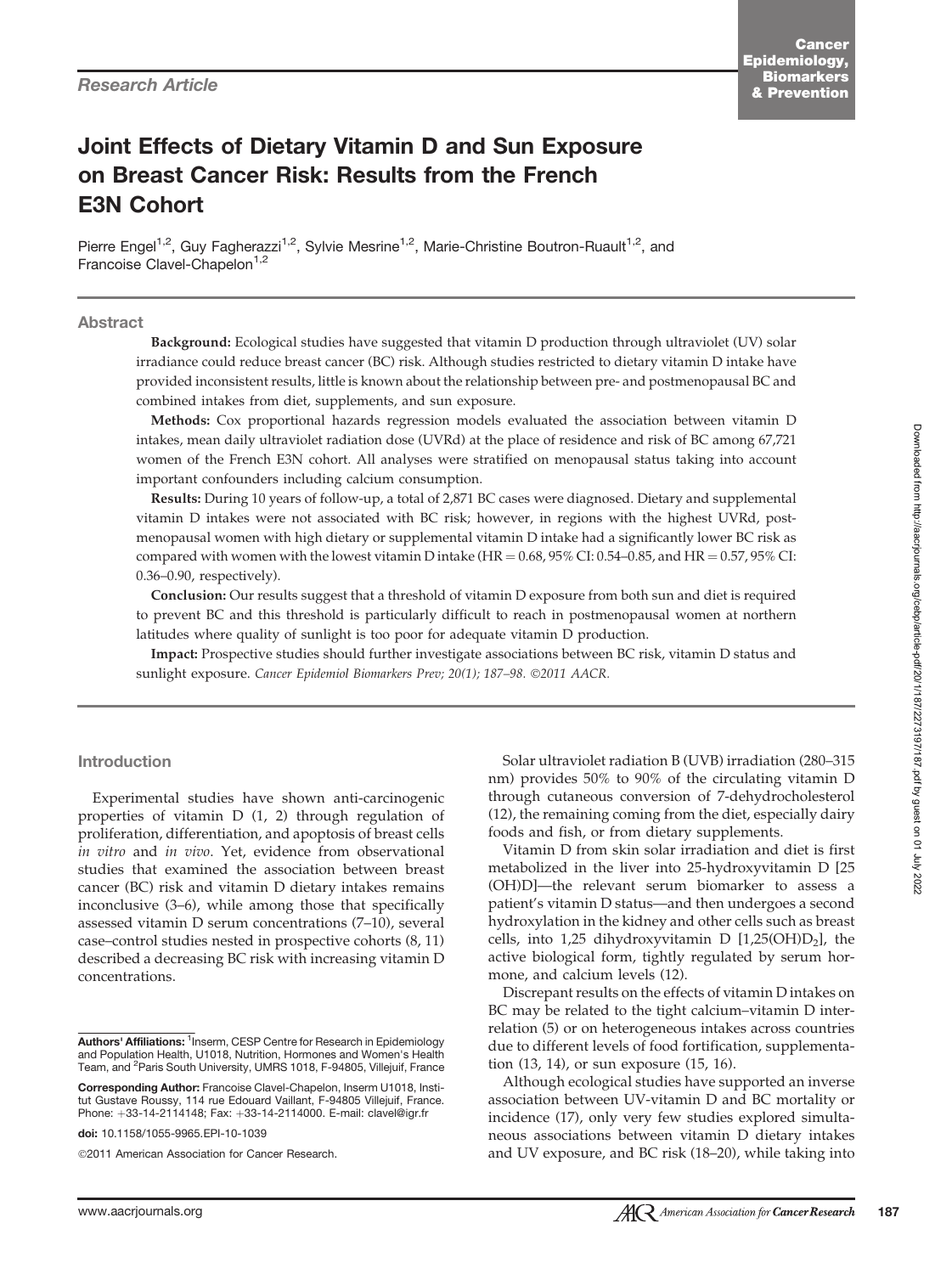account dietary calcium intakes (20). Furthermore, limited evidence suggests that the association between vitamin D intakes and BC risk may differ by menopausal status (21, 22), although others did not find such effect modification (23, 24).

The objectives of the present study were to evaluate the relationship between BC risk and overall vitamin D intakes from diet and UV solar exposure in the large French E3N (Etude Epidémiologique auprès des femmes de l'Education Nationale) cohort taking into account calcium intakes and menopausal status.

#### Material and Methods

#### The E3N cohort

E3N is a prospective cohort initiated in 1990 that includes 98,995 French women born between 1925 and 1950 and insured by a health insurance plan mainly covering teachers (25). Participants, who provided written informed consents for external health follow-up through the health insurer, completed biennial self-administered questionnaires sent from 1990 to 2008 on medical and gynaecological history, menopausal status, and a variety of lifestyle characteristics. The study was approved by the French National Commission for Data Protection and Privacy.

#### Identification of participants with breast cancer

Occurrence of cancer was self-reported in each questionnaire, and a small number of cancers were further identified from the insurance files or information on causes of death obtained from the National Service on Causes of Deaths. The pathology report, used to confirm the diagnosis of invasive BC (our primary outcome), was obtained for 93% of declared BC cases. We also included participants who reported a BC diagnosis but for whom pathology reports had not been obtained, because the proportion of false-positive self-reports was low (<5%).

#### Dietary data

A validated 208-item diet history questionnaire administered between 1993 and 1995 assessed the previous year usual diet; it was available for 74,524 participants (26).

We estimated the average daily vitamin D, calcium, and energy intakes using a food composition table derived from the updated French national database (27).

Information on vitamin D and calcium supplement use was extracted from questions on treatment/prevention of osteoporosis and on dietary supplementation.

#### Place of residence and mean daily UV dose solar irradiance estimates

Data on region of residence was assessed for all participants at baseline, and linked to a database containing mean daily ultraviolet radiations doses (UVRd in kJ/m<sup>2</sup>/ day) in French departments obtained from the Joint Research Centre of the European Commission. UVRd

were estimated by a satellite-derived mapping algorithm (28). In brief, thedatabase covers the period from January 1, 1984 to August 21, 2003, with UVRd maps covering Europe with a spatial resolution of  $0.05^{\circ}$ . UVRd is obtained by interpolation in a validated look-up table (LUT) using the UVspec code (29) of the radiative transfer model package (version 13), the entries of which are solar zenith angle, total column ozone amount, cloud liquid water thickness, near-surface horizontal visibility, surface elevation, and UV albedo. Both satellite (Meteosat, the European geostationary meteorological satellite) and nonsatellite (synoptic observations, meteorological model results, digital elevation model) data are exploited to assign values to the influencing factors. UVRd is constructed by numerical integration of the dose rate estimated at half-hourly intervals from, and including, the local solar noon (for each pixel from the full resolution satellite images).

The quality of the satellite-derived estimates has been assessed at several sites in Europe with usually good r.m. s (relative difference between the satellite estimates and the measured ground erythemal daily doses) and small bias (<3%; ref 28).

For the present study, UVRd estimated over spring and summer seasons were used as the primary surrogate for vitamin D variation in the population since it appears that UVB irradiance, especially in summer, is the strongest determinant of geographical variation in serum 25(OH)D in the United States and much of the world (30). Quartiles of UVRd were thus estimated to categorize the study women (<2.4/2.4-2.5/2.5-2.7/>2.7 kJ/m<sup>2</sup>/day; Fig. 1) as well as tertiles of latitude of residence, that is, Northern  $(>49°N)$ , Central (46–49°N), and Southern (<46°N).

Information on region of residence was assessed in 1990 (first questionnaire), at baseline (diet questionnaire), and at the end of follow-up. In addition, birth place, data on skin complexion, recreational physical activity, and usual sunburn resistance were also requested at inclusion. No data were available on individual sunlight exposure.

#### Definition of menopause

Information on menopausal status was requested in each questionnaire. Women were considered postmenopausal if they had had 12 consecutive months without menstrual periods (unless due to hysterectomy), had undergone bilateral oophorectomy, had ever used menopausal hormone therapy (MHT), or self-reported that they were postmenopausal. Age at menopause was defined as age at the last menstrual period (if the latter occurred before any MHT use, and if amenorrhea was not due to hysterectomy), age at bilateral oophorectomy, or, in decreasing order of priority, self-reported age at menopause, age at start of MHT, or age at start of menopausal symptoms. Women whose age at menopause could not be determined were considered menopausal at age 47 if menopause was surgical and otherwise at age 51, the median ages for surgical and natural menopause, respectively, in the cohort.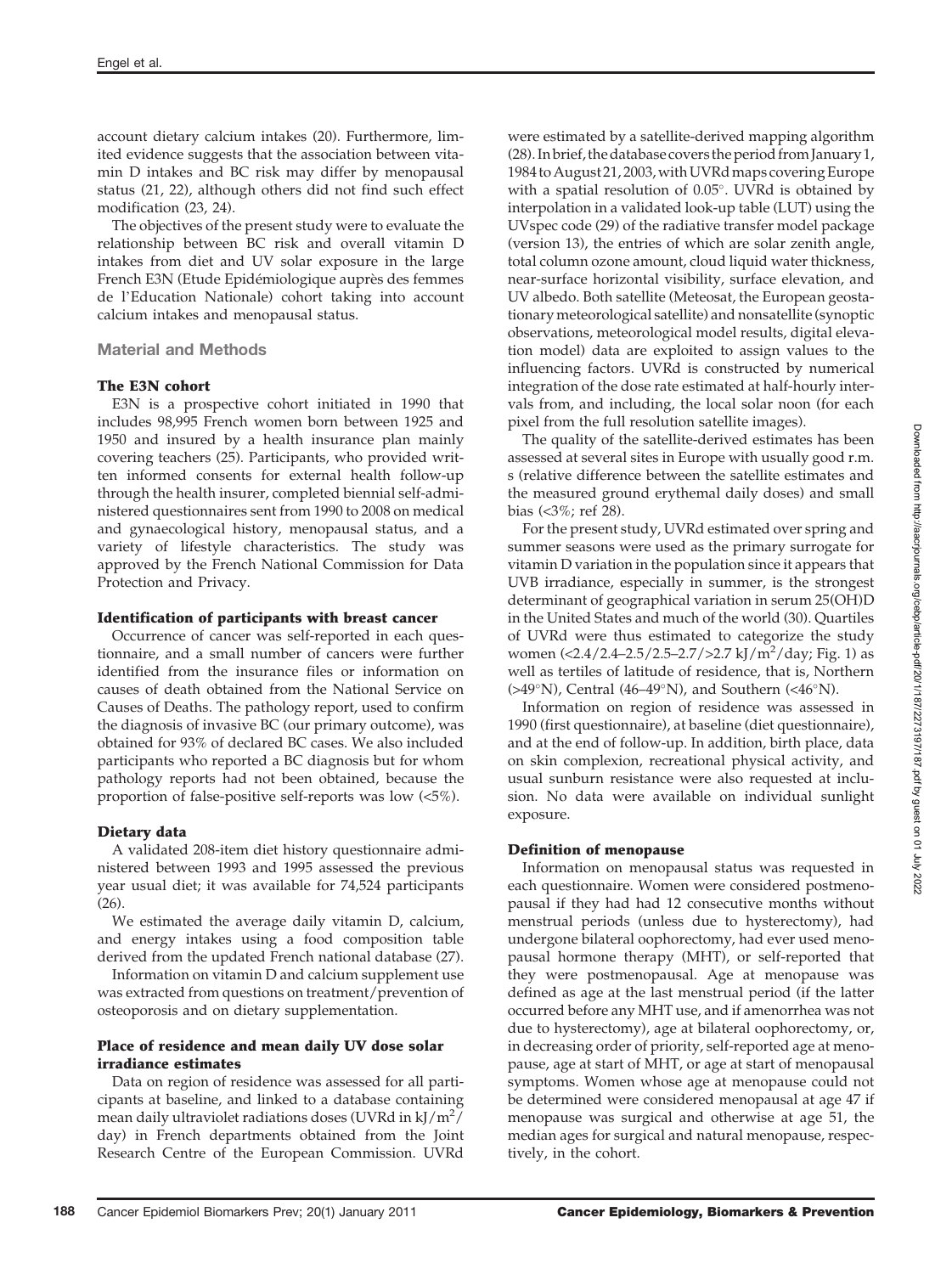

Figure 1. Average daily UVR dose (kJ/m<sup>2</sup>/day) estimated during spring and summer seasons across French departments. French E3N Cohort.

### Statistical analysis

Participants contributed person-years of follow-up from the date they completed the 1993 dietary questionnaire to the date of diagnosis of pre- or postmenopausal invasive BC as first primary cancer, date of diagnosis of another cancer, date of death, or July 2005, whichever came first. Among the 74,524 women with dietary data, women with extreme values (in the bottom 1% or top 1%) of the ratio between energy intake and energy required (computed after taking into account age, weight and height) were excluded ( $n = 1,339$ ). In addition, 4,654 women who had reported cancer diagnosis before responding to the dietary questionnaire and 810 women with unavailable subsequent follow-up information were excluded. We finally studied 67,721 women.

To take into account the correlation between vitamin D and energy intakes ( $r = 0.40$ ,  $P < 0.0001$ ), we calculated the residuals of the linear regression of vitamin D intakes on energy intake from food (excluding energy from alcohol) and added corresponding mean vitamin D intake as a constant, according to the regression– residual method (31). We then categorized the obtained energy-adjusted vitamin D intakes into tertiles according to the distribution observed in the E3N study population. Women taking vitamin D supplements during follow-up were considered in a fourth separate category. Baseline characteristics of the participants were examined by tertiles of energy-adjusted total dietary and supplement vitamin D intakes and by quartiles of UVRd at the place of residence;  $P$  values for differences in characteristics across tertiles were calculated using the global 2-sided chi-square test (for nominal variables), the 2-sided Mantel–Haenszel chi-square test (for ordinal variables), or the 2-sided Wald chi-square test (for continuous variables in the linear regression on vitamin D intakes).

Hazard ratios (HR) and 95% confidence intervals (CI) were obtained for each tertile of dietary vitamin D intake plus a vitamin D supplement category, quartile of UVRd, and tertile of latitude, compared with the lowest category by using Cox's proportional hazards model stratified by 5-year-interval birth cohorts with the women's age as the time scale.

Known risk factors for BC and potential confounders were included in the final models, which were therefore adjusted for body mass index (BMI) before and after menopause  $\frac{(-20)}{20-25}$  kg/m<sup>2</sup>, considered as a time-dependent variable), physical activity at baseline (in metabolic task per hour in a week; <34/34–46/46– 62/>62 Met-h/week), menopausal status (time-dependent), age at menopause (<47/47–54/>54 years among postmenopausal women), age at menarche, number of full-term pregnancies, previous use of oral contraceptives (ever/never), use of MHT (never/current/past/ unknown, time-dependent variable, among postmenopausal women only), mean dietary calcium intakes (<868.4/868.4–1,092.5/>1,092.5 mg/day), current use of calcium supplement (yes/no, time-dependent variable), alcohol intake (g/day), total energy intake without alcohol (kcal/day), university degree (yes/no), previous family history of BC (yes/no), previous history of personal benign breast disease (ever/never, time dependent variable), previous mammography (yes/no, time-dependent variable), sun burn resistance (low/medium/high), and skin complexion (very fair/fair/medium/dark/very dark). Smoking status (current/ex/never-smoker; timedependent variable), personal history of diabetes or thyroid disease (yes/no, time-dependent variables), and bone mineral densitometry exams (ever/never, time dependant variable) were not retained in the final model because they did not improve the model fit by the  $P <$ 0.05 criterion.

For time-dependent covariates, data recorded in questionnaires i and earlier was used to prospectively categorize women for the period that followed (i.e., between questionnaire  $i$  and questionnaire  $j$ , where  $j$  was the next completed questionnaire).

Multivariate analyses on vitamin D consumption were stratified by menopausal status and additionally adjusted for UVRd in region of residence; HRs for quartiles of UVRd were also computed by adjusting for tertiles of dietary and supplemental vitamin D. We evaluated separately the associations between vitamin D and calcium intakes and BC risk within strata of vitamin D and calcium, respectively. We also investigated the consumption of foods or food groups that were the main contributors to vitamin D intakes in the study population. Although UVRd estimation was not available before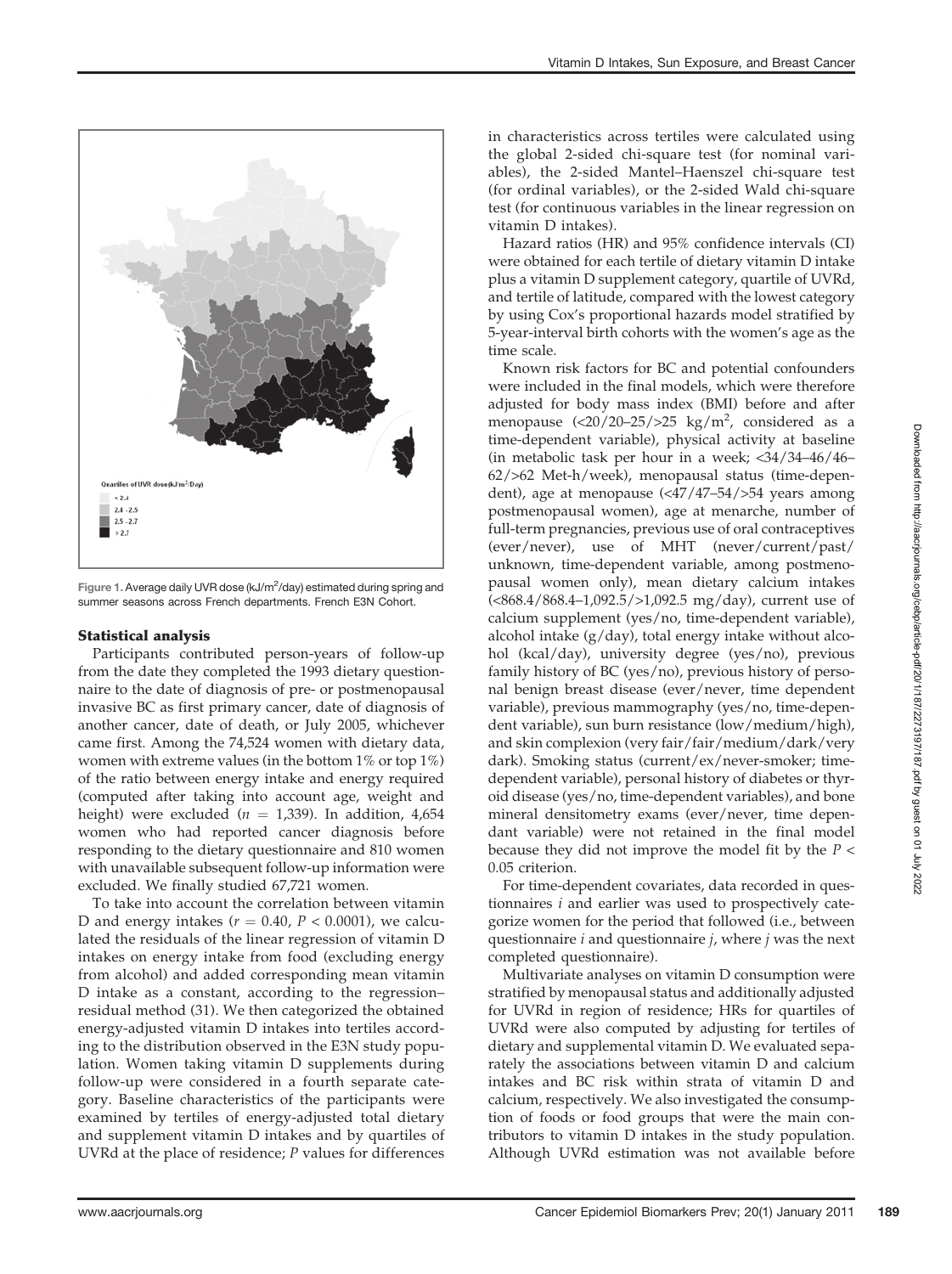1984, we examined a possible differential effect of UVR childhood exposure by performing sensitivity analyses among women who were born in regions belonging to the same UVRd quartiles than at baseline. Additional analyses were computed by excluding women who moved between regions from 1990 until the beginning of the study (in 1993) or during the follow-up. Finally, we conducted stratified analyses on women whose diagnosis was close to or far from exposure assessment (according to median duration of follow-up until BC diagnosis).To test for trend, the median value for each quintile of UVRd or dietary vitamin D intakes was used as a continuous variable. Trends for dietary intakes were performed while excluding the supplement category because we did not have information on doses. To test for interactions, we included a cross-product term of the median value of intake for each tertile of vitamin D intake and a separate category for vitamin D supplements separately, and the pre-specified categories of stratification, that is, menopausal status, quartiles of UVRd, tertiles of calcium plus calcium supplementation. Log-likelihood tests were used to investigate potential interactions. All P values were 2 tailed. We used the SAS statistical software (Version 9.02) for data analysis. Results were presented as mean, standard deviation (SD) for continuous variables and N (%) for categorical variables.

#### **Results**

A total of 2,871 incident primary invasive BC were diagnosed (618 were premenopausal and 2,253 postmenopausal) in 67,721 women including in the analysis during 711,523 person-years of follow-up (mean duration  $= 10.4$  years, SD, 2.4). The age range was 41.8 to 72.0 (mean age  $=$  52.8 years, SD, 6.6) at baseline, and 43.9 to 78.8 (mean age  $=$  59.2 years, SD, 7.0) at BC diagnosis. The distribution of baseline characteristics by tertiles of energy-adjusted vitamin D plus supplement and by quartiles of residential UVRd is provided in Table 1.

Median vitamin D intake was 96 IU/day (or 2.4  $\mu$ g/ day, 10th–90th percentile range: 52–172 IU/day) and median intake in energy-adjusted tertiles ranged from 64 to 143 IU/day. With regard to the contributions from different foods, 45.5% dietary vitamin D originated from fish and seafood, 16.1% from eggs, 11.0% from dairy products, 10.4% from oils and margarine, 6.5% from cakes, 5.1% from meat, 1.2% from breakfast cereals, and 4.2% from other miscellaneous foods.

Women with higher dietary vitamin D intakes had higher calcium intakes and were more likely to be overweight (BMI >25 kg/m<sup>2</sup>), to use current MHT, and to report a previous mammography. Women with vitamin D supplements were older, mostly postmenopausal, had higher calcium consumption, a mean consumption of dietary vitamin D of 104 UI,  $SD = 48$  UI, mostly took concomitantly calcium supplement intakes; they were more likely to have higher physical activity and to use MHT at baseline.

As compared with areas of lower sun exposure, women in areas with high sunlight exposure were older, had the lowest alcohol intakes, higher calcium consumption, and used more frequently calcium supplementation; the proportion of postmenopausal women was highest; women also declared to have the highest resistance to sun burn and the highest level of physical activity.

Vitamin D intake from either diet or supplements was not associated with overall, pre- or postmenopausal BC risk (Table 2). Dietary and supplemental vitamin D intakes were not associated with BC risk: third versus first tertile 0.94 (95% CI: 0.86–1.03); P for trend = 0.1; and supplement versus first tertile 0.90 (95% CI: 0.72–1.12). Considering other cutoffs for dietary vitamin D intake (<60; 60–120; 120–180; >180 IU/day) led to similar results.

There was no association between BC risk and any of the main food contributors to dietary vitamin D and calcium, in tertiles (data not shown).

Living in the regions with the highest UVRd (>2.7 kJ/  $m^2$ /day) was associated with a statistically significant decreased BC risk as compared to women with the lowest UVRd (HR = 0.91, 95% CI: 0.82–0.99, P for trend across quartiles  $= 0.06$ ), especially in postmenopausal women  $(HR = 0.92, 95\% \text{ CI: } 0.82{\text -}0.98; P \text{ for trend } = 0.05)$ . Results were similar when considering residential latitudes. Compared to women living in Northern latitudes (>49°N), women in Southern latitudes (<46°N) had a significantly decreased BC risk (HR  $= 0.90$ , 95% CI: 0.82–0.98, P for trend  $= 0.02$ ). The association was borderline significant in postmenopausal women ( $HR = 0.90$ , 95% CI: 0.81–1.00, *P* for trend = 0.06).

Since dietary vitamin D and calcium intakes were correlated (Pearson's  $r = 0.28$ ,  $P < 0.0001$ ), we evaluated the combined effect of calcium and vitamin D intakes (using tertiles of dietary intakes and additional categories for supplements) on the risk of BC. We did not observe any significant association between BC risk and calcium intake, nor with vitamin D over any stratum of calcium intake (data not shown).

There was no correlation between UVRd and dietary vitamin D intake ( $r = -0.06$ , P <0.0001) nor between dietary vitamin D and calcium or alcohol intake. The association between vitamin D and BC risk was not significantly modified by age at menarche, age at menopause, BMI, alcohol, current use of MHT, family history of BC, history of benign breast disease, physical activity or dietary and supplement intake of calcium.

We observed a significant interaction between UVRd and dietary vitamin D intake in post ( $P = 0.02$ ) but not in premenopausal women ( $P = 0.4$ ). Relative risks of BC for each level of vitamin D intake and UVRd are presented in Table 3, taking as the reference both low dietary vitamin D and low UV exposure. There was no clear linear dose– response relationship in the joint associations between UVRd and vitamin D intakes, and BC risk, but BC risk was significantly decreased in women with both high UV exposure and the highest dietary (>113 IU/day) or supplemental vitamin D intakes (HR  $= 0.73$ , 95% CI: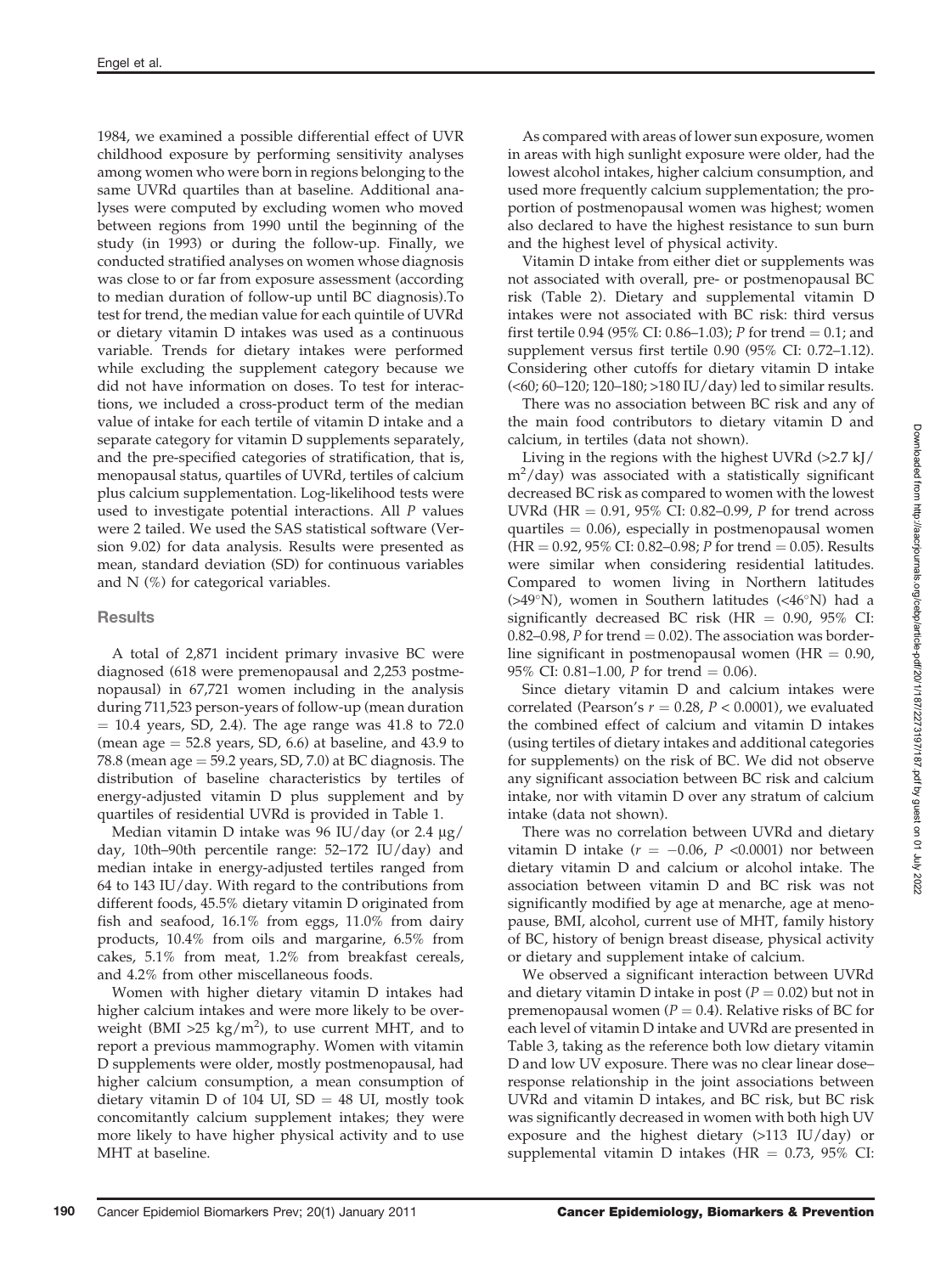|                                                |                 | % or mean (SD)  | Vitamin D dietary intakes, IU/d   |                 |                 |                 | Mean daily UVR doses, kJ/m <sup>2</sup> /d<br>% or mean (SD) |                 |
|------------------------------------------------|-----------------|-----------------|-----------------------------------|-----------------|-----------------|-----------------|--------------------------------------------------------------|-----------------|
| Baseline characteristics                       | < 80            | $80 - 113$      | $>113$                            | Supplement      | 2.4<br>$\vee$   | $2.4 - 2.5$     | $2.5 - 2.7$                                                  | 2.7<br>$\wedge$ |
| 2                                              | 21,362          | 21,431          | 21,367                            | 3,561           | 17,189          | 15,946          | 17,926                                                       | 16,660          |
| Age, y                                         | 52.7 (6.8)      | 52.4 (6.5)      | 52.8 (6.5)                        | 54.3 (6.8)      | 52.5(6.7)       | 52.4 (6.6)      | 52.8 (6.7)                                                   | 53.3 (6.6)      |
| Age at menarche, y<br>BMI                      | 12.9(1.4)       | 12.8(1.4)       | 12.7(1.4)                         | 12.8(1.4)       | 12.8(1.4)       | 12.8(1.4)       | 12.7(1.4)                                                    | 12.7(1.4)       |
| $rac{1}{2}$                                    | 18.5            | 15.4            | 12.0                              | 13.3            | 14.4            | 15,0            | 16.4                                                         | 16.5            |
| $20 - 25$                                      | 65.1            | 64.6            | 63.1                              | 65.2            | 63.0            | 64.8            | 64.4                                                         | 65.0            |
| >25                                            | 16.4            | 20.0            | 24.9                              | 21.5            | 22.6            | 20.2            | 19.2                                                         | 18.5            |
| Number of full-term pregnancies                | 2.0(1.1)        | 2.0(1.1)        | 2.0(1.1)                          | 1.9(1.2)        | 2.0(1.2)        | 2.1(1.1)        | 2.0(1.1)                                                     | 2.0(1.1)        |
| Postmenopausal%                                | 53.8            | 53.2            | 56.2                              | 71.1            | 53.2            | 53.2            | 55.2                                                         | 59.5            |
| Age at menopause                               |                 |                 |                                   |                 |                 |                 |                                                              |                 |
| $\angle 47$                                    | 13.4            | 13.3            | 14.2                              | 16.7            | 13.4            | 13.2            | 13.8                                                         | 14.6            |
| 47-52                                          | 59.6            | 59.7            | 60.2                              | 57.3            | 60.7            | 60.7            | 58.8                                                         | 58.7            |
| >52                                            | 27.0            | 27.0            | 25.6                              | 26.0            | 25.9            | 26.1            | 27.4                                                         | 26.7            |
| University degree, %                           | 85.9            | 86.3            | 86.0                              | 86.9            | 85.9            | 86.5            | 85.8                                                         | 86.3            |
| First degree relative                          | 11.9            | 11.5            | 11.5                              | 11.8            | 11.4            | 12.1            | 111                                                          | 12.0            |
| with breast cancer, %                          |                 |                 |                                   |                 |                 |                 |                                                              |                 |
| History of benign breast disease, %            | 26.2            | 26.7            | 25.8                              | 27.0            | 26.4            | 25.9            | 26.1                                                         | 26.4            |
| Previous mammography, %                        | 32.6            | 33.4            | 35.7                              | 33.6            | 34.2            | 35.0            | 34.8                                                         | 35.2            |
| %<br>Ever oral contraceptive use,              | 39.7            | 42.1            | 40.9                              | 39.4            | 41.1            | 41.9            | 40.4                                                         | 38.8            |
| Use of postmenopausal MHT, %                   |                 |                 |                                   |                 |                 |                 |                                                              |                 |
| Never                                          | 70.8            | 69.1            | 66.7                              | 56.8            | 68.7            | 67.5            | 69.2                                                         | 67.4            |
| Current                                        | 18.3            | 20.3            | 21.8                              | 25.7            | 20.7            | 21.5            | $19.6$<br>$11.2$                                             | 20.1            |
| Past                                           | 10.9            | 10.6            | 11.5                              | 17.5            | 10.6            | 11.0            |                                                              | 12.5            |
| Dietary variables                              |                 |                 |                                   |                 |                 |                 |                                                              |                 |
| Alcohol intake, g/d                            | 9.9(1.3)        | 11.3(1.4)       | 12.5(1.5)                         | 10.0(1.3)       | 12.3(1.5)       | 12.2(1.4)       | 10.2(1.3)                                                    | (10.9(1.5))     |
| Mean dietary calcium intake, mg/d              | 1,006.1(315.1)  | 1,015.3(298.4)  | 1,038.2 (302.7)                   | 1,050.5 (330.8) | 1,012.5(313.2)  | 1,009.5(297.4)  | 1,020.2 (301.5)                                              | 1,043.7(315.1)  |
| Mean dietary vitamin D intake, IU/d            | 60 (16)         | 96 (8)          | 156 (44)                          | 104 (48)        | 108 (48)        | 108 (48)        | 104 (47)                                                     | 100 (48)        |
| Total energy intake without<br>alcohol, kcal/d | 2,139.6 (557.8) | 2,025.9 (543.9) | 2,110.2 (569.7)                   | 2,067.9 (552.9) | 2,098.0 (563.9) | 2,103.1 (558.7) | 2,097.8 (553.8)                                              | 2,063.9 (558.9) |
| Calcium supplement use, % <sup>a</sup>         | 17.0            | 16.2            | 16.3                              | 78.3            | 18.6            | 18.4            | 19.8                                                         | 22.2            |
|                                                |                 |                 | (Continued on the following page) |                 |                 |                 |                                                              |                 |
|                                                |                 |                 |                                   |                 |                 |                 |                                                              |                 |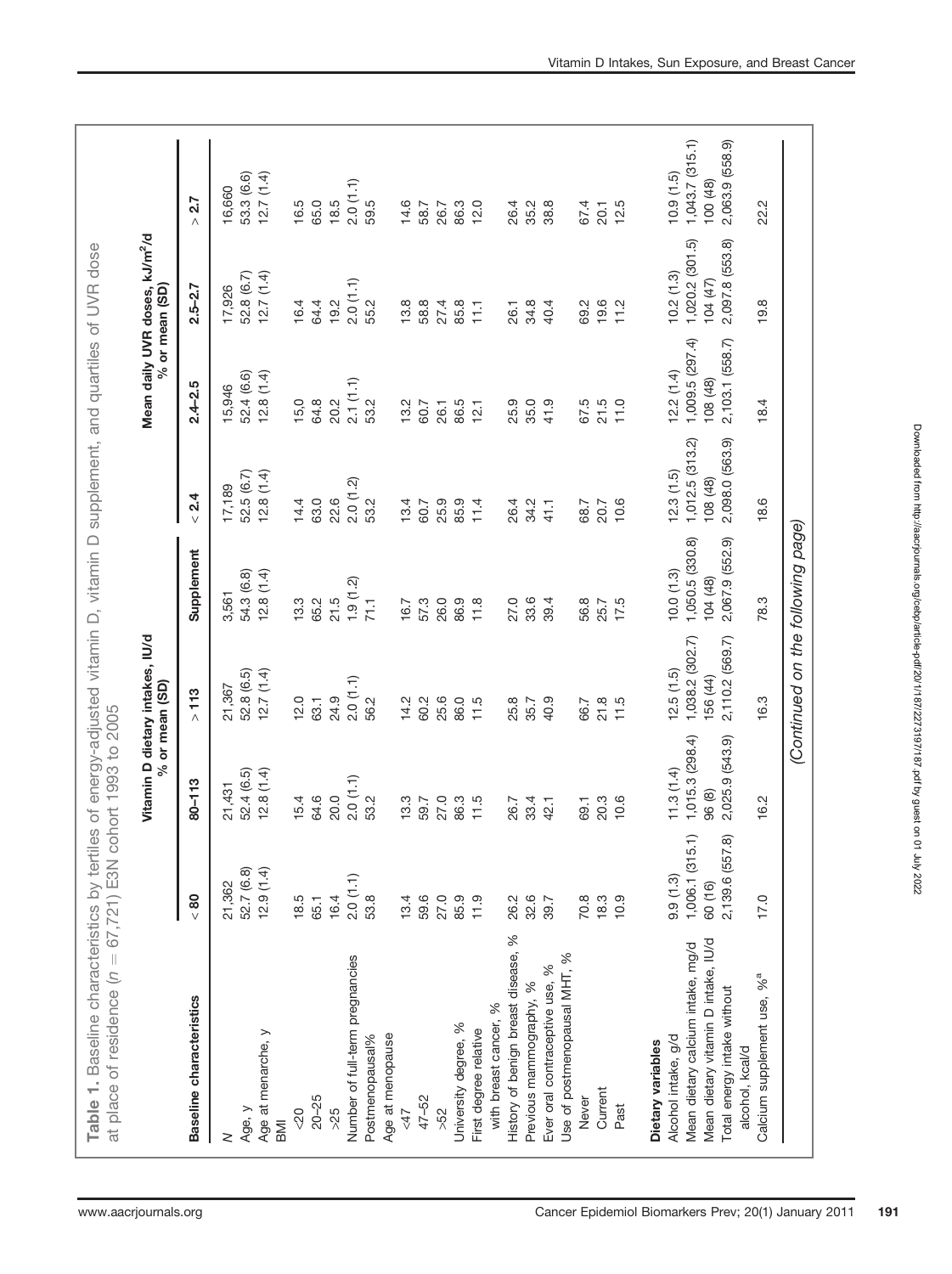| Table 1. Baseline characteristics by tertiles of energy-adjusted vitamin D, vitamin D supplement, and quartiles of UVR dose<br>at place of residence $(n = 67, 721)$ E3N |               |               | cohort 1993 to 2005 (Cont'd)                          |                  |               |               |                                                                  |                 |
|--------------------------------------------------------------------------------------------------------------------------------------------------------------------------|---------------|---------------|-------------------------------------------------------|------------------|---------------|---------------|------------------------------------------------------------------|-----------------|
|                                                                                                                                                                          |               |               | Vitamin D dietary intakes, IU/d<br>$%$ or mean $(SD)$ |                  |               |               | Mean daily UVR doses, kJ/m <sup>2</sup> /d<br>$%$ or mean $(SD)$ |                 |
| Baseline characteristics                                                                                                                                                 | $\frac{8}{5}$ | 80-113        | >113                                                  | Supplement       | < 2.4         | $2.4 - 2.5$   | $2.5 - 2.7$                                                      | 2.7<br>$\wedge$ |
| Sun-related variables                                                                                                                                                    |               |               |                                                       |                  |               |               |                                                                  |                 |
| UVR dose exposure (kJ/m <sup>2</sup> /day)                                                                                                                               | 2.6(0.3)      | 2.6(0.3)      | 2.5(0.3)                                              | 2.6(0.3)         | 2.3(0.1)      | 2.4 (0.04)    | 2.6 (0.07)                                                       | 2.9(0.1)        |
| atitude for region of residence<br>Sunburn resistance                                                                                                                    | 46.8 (2.2)    | 47.0 (2.2)    | 47.1 (2.2)                                            | 46.8 (2.2)       | 49.3 (0.7)    | 48.4 (0.4)    | 46.1 (1.1)                                                       | 44.0 (0.8)      |
| Low                                                                                                                                                                      | 28.2          | 28.1          | 27.8                                                  | 27.1             | 29.2          | 29.4          | 27.1                                                             | 26.4            |
| Medium                                                                                                                                                                   | 50.4          | 49.6          | 49.0                                                  |                  | 50.5          | 50.1          | 49.8                                                             | 48.4            |
| High                                                                                                                                                                     | 21.4          | 22.3          | 23.2                                                  | 50.7<br>22.2     | 20.3          | 20.5          | 23.1                                                             | 25.2            |
| Skin complexion                                                                                                                                                          |               |               |                                                       |                  |               |               |                                                                  |                 |
| Fair                                                                                                                                                                     | $\frac{1}{2}$ | H             | $\frac{1}{2}$                                         | $0.\overline{8}$ | $\ddot{.}3$   | $\frac{1}{2}$ | $\frac{0}{1}$                                                    | 0.9             |
| Medium                                                                                                                                                                   | 58.8          | 58.4          | 57.9                                                  | 59.2             | 61.4          | 60.8          | 56.7                                                             | 54.8            |
| Dark                                                                                                                                                                     | $38.7$<br>1.5 | 39.2          | 39.3                                                  | 38.4             | 36.1          | 36.7          | 40.7                                                             | 42.3            |
| Very dark                                                                                                                                                                |               | $\frac{3}{1}$ | $\frac{6}{1}$                                         | $\frac{6}{1}$    | $\frac{1}{2}$ | $\frac{3}{1}$ | $\frac{6}{1}$                                                    | $\frac{0}{1}$   |
| Recreational physical                                                                                                                                                    |               |               |                                                       |                  |               |               |                                                                  |                 |
| activity, METs-h/wk                                                                                                                                                      |               |               |                                                       |                  |               |               |                                                                  |                 |
| ⊰34                                                                                                                                                                      | 23.3          | 24.2          | 25.3                                                  |                  | 26.1          | 25.5          | 24.1                                                             | 20.6            |
| $34 - 46$                                                                                                                                                                | 24.3          | 25.0          | 24.5                                                  | 21.0<br>23.7     | 25.9          | 24.8          | 23.8                                                             | 23.7            |
| 46-62                                                                                                                                                                    | 26.8          | 26.4          | 25.8                                                  | 26.1             | 25.8          | 26.3          | 26.4                                                             | 26.8            |
| $\frac{8}{2}$                                                                                                                                                            | 25.6          | 24.4          | 24.4                                                  | 29.2             | 22.2          | 23.4          | 25.7                                                             | 28.9            |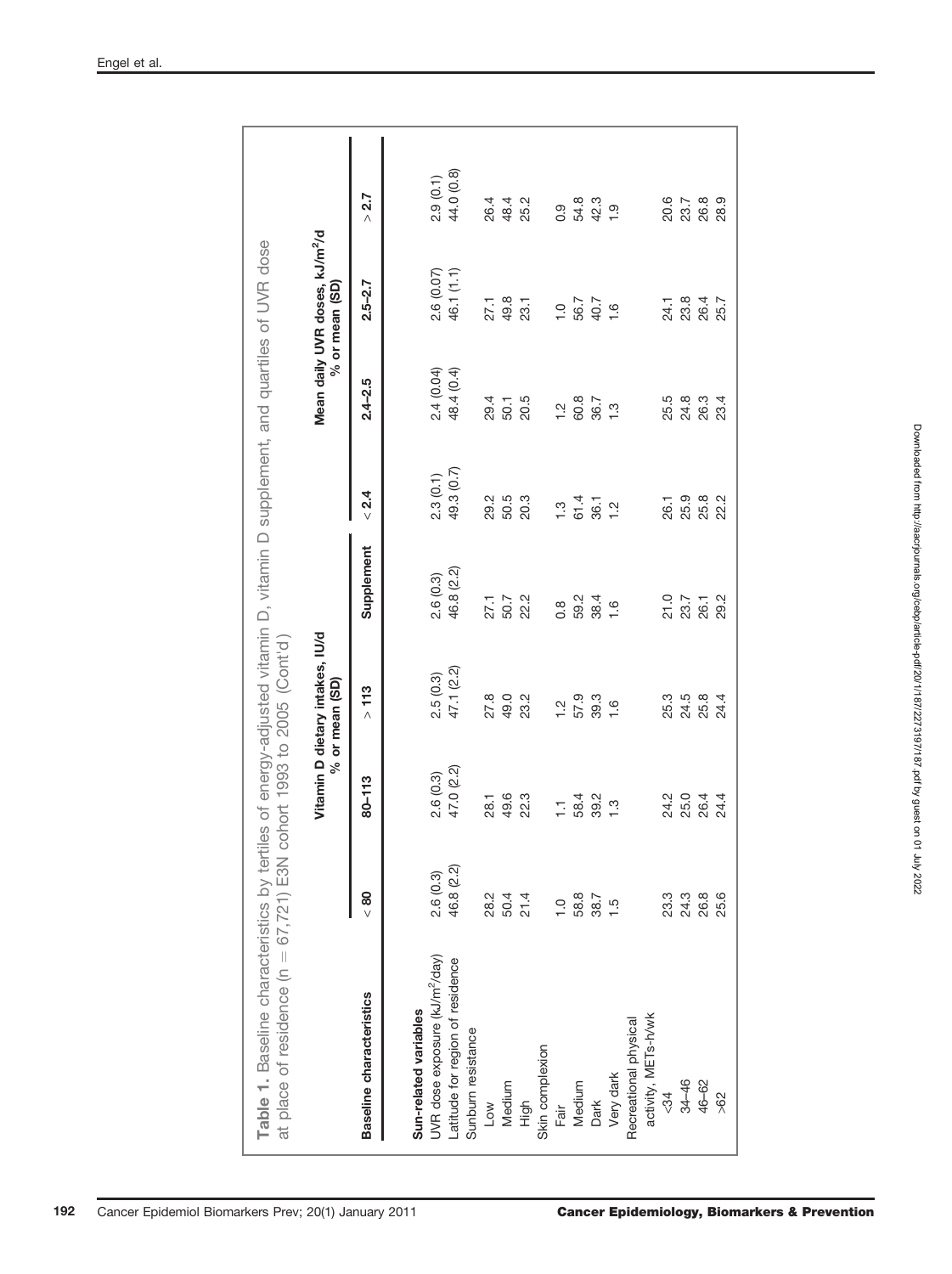| Table 2. HRs of breast cancer according to: tertiles of energy-adjusted vitamin D and supplement intakes, quartiles of UVR dose exposure and<br>latitudes at the region of residence (n                                                                                                                                                                                                                                                                                                                                                                                                                                                                                                                                                                                                                                                                                                                                                                                                                                 |                 | $\mid \mid$      |                   | 67,721) E3N cohort 1993 to 2005                                                                                                                       |                  |                |                                                                                                                                                                                                                                         |                  |       |                             |
|-------------------------------------------------------------------------------------------------------------------------------------------------------------------------------------------------------------------------------------------------------------------------------------------------------------------------------------------------------------------------------------------------------------------------------------------------------------------------------------------------------------------------------------------------------------------------------------------------------------------------------------------------------------------------------------------------------------------------------------------------------------------------------------------------------------------------------------------------------------------------------------------------------------------------------------------------------------------------------------------------------------------------|-----------------|------------------|-------------------|-------------------------------------------------------------------------------------------------------------------------------------------------------|------------------|----------------|-----------------------------------------------------------------------------------------------------------------------------------------------------------------------------------------------------------------------------------------|------------------|-------|-----------------------------|
|                                                                                                                                                                                                                                                                                                                                                                                                                                                                                                                                                                                                                                                                                                                                                                                                                                                                                                                                                                                                                         |                 |                  | Entire Population |                                                                                                                                                       |                  |                | Premenopausal                                                                                                                                                                                                                           |                  |       | Postmenopausal              |
|                                                                                                                                                                                                                                                                                                                                                                                                                                                                                                                                                                                                                                                                                                                                                                                                                                                                                                                                                                                                                         | Median<br>value | Person-<br>Years | Cases             | HR <sup>ª</sup> (CI 95%)                                                                                                                              | Person-<br>Years | Cases          | HR <sup>ª</sup> (CI 95%)                                                                                                                                                                                                                | Person-<br>Years | Cases | HR <sup>ª</sup> (Cl 95%)    |
| Vitamin D, IU/d <sup>b</sup><br>$\frac{80}{5}$                                                                                                                                                                                                                                                                                                                                                                                                                                                                                                                                                                                                                                                                                                                                                                                                                                                                                                                                                                          | 64.4            | 230,702          | 927               | Reference)                                                                                                                                            | 48,676           | 212            | (Reference)                                                                                                                                                                                                                             | 182,026          | 715   | Reference)                  |
| $80 - 113$                                                                                                                                                                                                                                                                                                                                                                                                                                                                                                                                                                                                                                                                                                                                                                                                                                                                                                                                                                                                              | 96              | 228,375          | 947               | $1.02(0.93 - 1.11)$                                                                                                                                   | 48,649           | 199            | $0.92(0.76 - 1.12)$                                                                                                                                                                                                                     | 179,726          | 748   | $1.04(0.94 - 1.16)$         |
| >113                                                                                                                                                                                                                                                                                                                                                                                                                                                                                                                                                                                                                                                                                                                                                                                                                                                                                                                                                                                                                    | 143.2           | 224,915          | 887               | $0.94(0.86 - 1.03)$                                                                                                                                   | 44,391           | 203            | $1.03(0.85 - 1.25)$                                                                                                                                                                                                                     | 180,524          | 684   | $0.92(0.83 - 1.02)$         |
| P value for trend<br>Supplemented                                                                                                                                                                                                                                                                                                                                                                                                                                                                                                                                                                                                                                                                                                                                                                                                                                                                                                                                                                                       | unknown         | 27,531           | 110               | $0.90(0.72 - 1.12)$<br>0.13                                                                                                                           | 1,195            | $\overline{4}$ | $0.68$ $(0.25 - 1.87)$<br>0.9                                                                                                                                                                                                           | 26,336           | 106   | $0.91(0.73 - 1.14)$<br>0.08 |
| Mean daily UVR dose exposure at place of residence,                                                                                                                                                                                                                                                                                                                                                                                                                                                                                                                                                                                                                                                                                                                                                                                                                                                                                                                                                                     |                 |                  | $kJ/m^{2c}$       |                                                                                                                                                       |                  |                |                                                                                                                                                                                                                                         |                  |       |                             |
| < 2.4                                                                                                                                                                                                                                                                                                                                                                                                                                                                                                                                                                                                                                                                                                                                                                                                                                                                                                                                                                                                                   | З.<br>2         | 182,934          | 756               | Reference)                                                                                                                                            | 37,024           | 168            | Reference)                                                                                                                                                                                                                              | 145,910          | 588   | (Reference)                 |
| $2.4 - 2.5$                                                                                                                                                                                                                                                                                                                                                                                                                                                                                                                                                                                                                                                                                                                                                                                                                                                                                                                                                                                                             | 2.4             | 177,040          | 707               | $1.01 (0.91 - 1.12)$                                                                                                                                  | 36,515           | 162            | $1.06(0.85 - 1.31)$                                                                                                                                                                                                                     | 140,525          | 545   | $0.99(0.88 - 1.11)$         |
| $2.5 - 2.7$                                                                                                                                                                                                                                                                                                                                                                                                                                                                                                                                                                                                                                                                                                                                                                                                                                                                                                                                                                                                             | 2.6             | 178,854          | 746               | $0.95(0.86 - 1.06)$                                                                                                                                   | 37,154           | 169            | $1.01(0.81 - 1.25)$                                                                                                                                                                                                                     | 141,700          | 577   | $0.94(0.84 - 1.05)$         |
| $>2.7$                                                                                                                                                                                                                                                                                                                                                                                                                                                                                                                                                                                                                                                                                                                                                                                                                                                                                                                                                                                                                  | 3.0             | 172,695          | 662               | $0.91(0.82 - 0.99)$                                                                                                                                   | 32,218           | 119            | $0.85(0.67 - 1.08)$                                                                                                                                                                                                                     | 140,477          | 543   | $(0.82 - 0.98)$<br>0.92     |
| P value for trend                                                                                                                                                                                                                                                                                                                                                                                                                                                                                                                                                                                                                                                                                                                                                                                                                                                                                                                                                                                                       |                 |                  |                   | 0.06                                                                                                                                                  |                  |                | 0.2                                                                                                                                                                                                                                     |                  |       | 0.05                        |
| Latitudes at place of residence <sup>c</sup>                                                                                                                                                                                                                                                                                                                                                                                                                                                                                                                                                                                                                                                                                                                                                                                                                                                                                                                                                                            |                 |                  |                   |                                                                                                                                                       |                  |                |                                                                                                                                                                                                                                         |                  |       |                             |
| $>48.6^{\circ}$ N                                                                                                                                                                                                                                                                                                                                                                                                                                                                                                                                                                                                                                                                                                                                                                                                                                                                                                                                                                                                       | 49.0            | 234,174          | 896               | (Reference)                                                                                                                                           | 45,638           | 173            | (Reference)                                                                                                                                                                                                                             | 188,536          | 723   | (reference)                 |
| 45.8-48.6°N                                                                                                                                                                                                                                                                                                                                                                                                                                                                                                                                                                                                                                                                                                                                                                                                                                                                                                                                                                                                             | 47.4            | 238,435          | 964               | $0.98(0.90 - 1.08)$                                                                                                                                   | 48,221           | 221            | $1.01(0.83 - 1.21)$                                                                                                                                                                                                                     | 190,214          | 743   | $0.98(0.88 - 1.08)$         |
| $<$ 45.8 $\mathrm{N}$                                                                                                                                                                                                                                                                                                                                                                                                                                                                                                                                                                                                                                                                                                                                                                                                                                                                                                                                                                                                   | 44.0            | 238,914          | 1,011             | $0.90(0.82 - 0.98)$                                                                                                                                   | 49,052           | 224            | $0.89(0.73 - 1.09)$                                                                                                                                                                                                                     | 89,862           | 787   | $0.90(0.81 - 1.00)$         |
| P value for trend                                                                                                                                                                                                                                                                                                                                                                                                                                                                                                                                                                                                                                                                                                                                                                                                                                                                                                                                                                                                       |                 |                  |                   | 0.02                                                                                                                                                  |                  |                | $\frac{2}{3}$                                                                                                                                                                                                                           |                  |       | 0.06                        |
| current use of calcium supplement (yes, no, time-dependent variable), alcohol intake (g/day), total energy intake without alcohol (kcal/day), university degree (yes/no), previous<br>>54 years among postmenopausal women only), age at menarche, parity (number of full-term pregnancies), previous use of oral contraceptives (ever/never), use of menopausal<br>hormone therapy (never, current, past, unknown, time-dependent variable, among postmenopausal women only), daily calcium intake (< 868.4/868.4-1,092.5/>1,092.5 mg/day),<br>family history of breast cancer (yes/no), previous personal history of benign breast disease (ever, never, time-dependent variable), previous history of mammographic exam (yes, no,<br>time-dependent variable), sun bum resistance (low,<br><sup>b</sup> HR were adjusted for the same covariates as <sup>a</sup> plu<br><sup>9</sup> HR were adjusted for the same covariates as <sup>a</sup> plu<br><sup>a</sup> Adjusted for menopausal status (time dependent), I |                 |                  |                   | medium, high), skin complexion (very fair, fair, medium, dark, very dark).<br>us vitamin D dietary [<80/80-113/>113 (IU/day)] and supplement intakes. |                  |                | BMI (<20/20-25/>25 kg/m <sup>2</sup> ), physical activity in 1993 (in Met-h/week; <34/34-46/46-62/>62), age at menopause (<47/47-54/<br>is UVR dose exposure at place of residence (<2.4/2.4-2.5/2.5-2.7/> 2.7 kJ/m <sup>2</sup> /day). |                  |       |                             |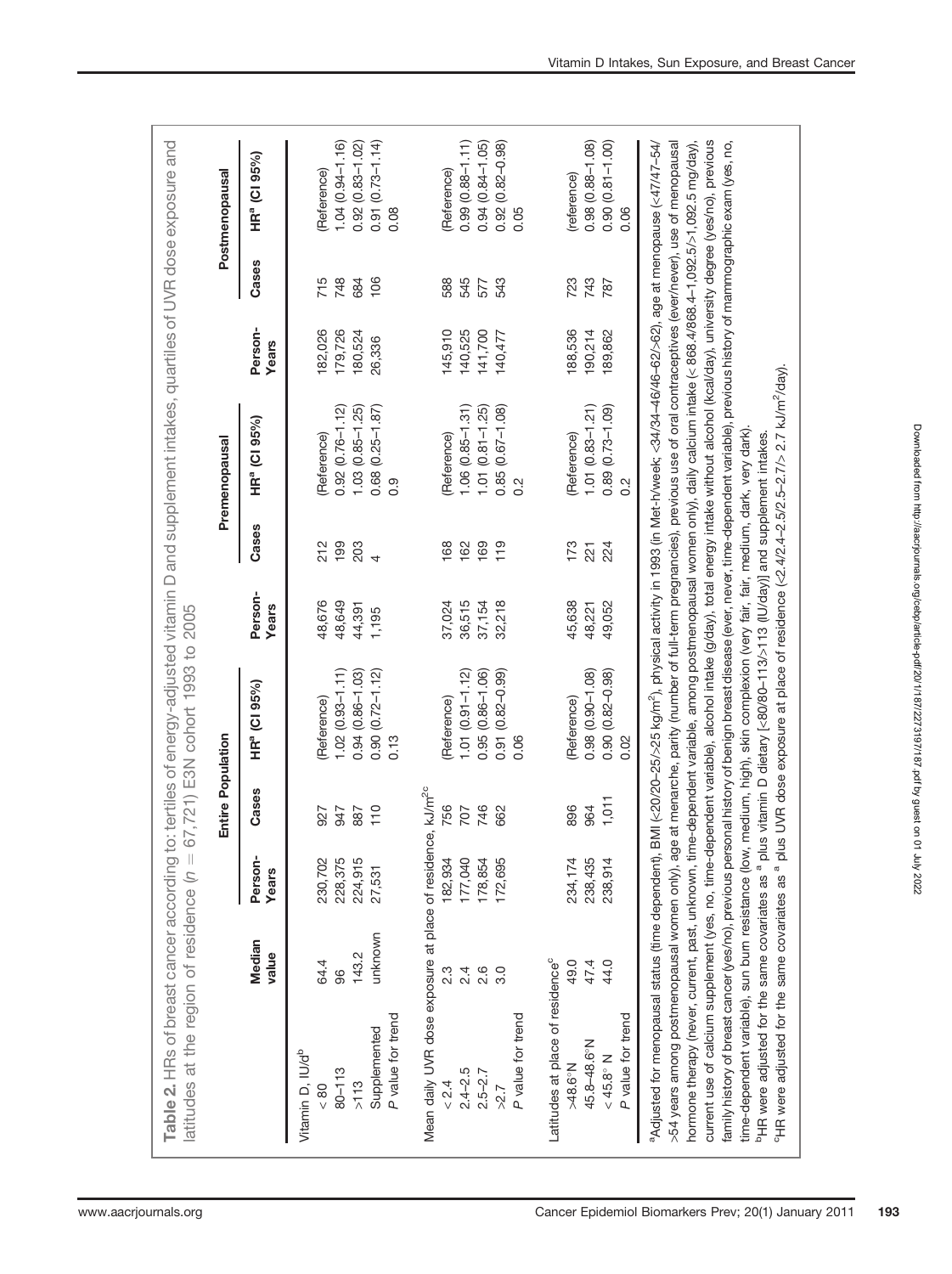|                                           |                                |                                            |                  |            |                                                    | Vitamin D dietary intakes, IU/d |            |                                            |                  |                          |                                            |
|-------------------------------------------|--------------------------------|--------------------------------------------|------------------|------------|----------------------------------------------------|---------------------------------|------------|--------------------------------------------|------------------|--------------------------|--------------------------------------------|
|                                           |                                | 80 <sub>2</sub>                            |                  |            | 80-113                                             |                                 |            | 113<br>$\wedge$                            |                  |                          | Supplement                                 |
| UV dose exposure,<br>kJ/m <sup>2</sup> /d | Person-<br>Years               | 95%)<br>HRª (CI<br>Cases                   | Person-<br>Years | Cases      | HR <sup>a</sup> (CI 95%)                           | Person-<br>Years                | cases      | HR <sup>a</sup> (CI 95%)                   | Person-<br>Years | Cases                    | HR <sup>a</sup> (CI 95%)                   |
| Entire population                         |                                |                                            |                  |            |                                                    |                                 |            |                                            |                  |                          |                                            |
| $2.4 - 2.5$<br>< 2.4                      | 230<br>203<br>54,158<br>58,032 | 0.89 (0.73-1.07)<br>(reference)            | 59,202<br>58,644 | 248<br>244 | $(0.76 - 1.09)$<br>$(0.82 - 1.18)$<br>0.99<br>0.91 | 59,156<br>57,053                | 248<br>238 | $0.86(0.72 - 1.03)$<br>$0.92(0.76 - 1.10)$ | 7,102<br>6,627   | $22\,$<br>30             | $0.72(0.47 - 1.12)$<br>$0.88(0.60 - 1.29)$ |
| $2.5 - 2.7$                               | 243<br>58,299                  | $0.85(0.71 - 1.02)$                        | 57,189           | 236        | $(0.73 - 1.05)$<br>0.88                            | 55,849                          | 232        | $0.89(0.74 - 1.07)$                        | 7,517            | 35                       | $1.00(0.70 - 1.43)$                        |
| > 2.7                                     | 251<br>60,213                  | $0.88$ $(0.74 - 1.05)$                     | 53,340           | 219        | $(0.75 - 1.09)$<br>0.91                            | 52,857                          | 169        | $(0.60 - 0.90)$<br>0.73                    | 6,285            | 23                       | $0.63(0.41 - 0.96)$                        |
| Postmenopausal women                      |                                |                                            |                  |            |                                                    |                                 |            |                                            |                  |                          |                                            |
| < 2.4                                     | 182<br>46,809                  | (reference)                                | 44,692           | 186        | $0.86(0.70 - 1.06)$                                | 47,602                          | 191        | 0.81 (0.66-0.99)                           | 6,807            | 29                       | $0.87(0.59 - 1.28)$                        |
| $2.4 - 2.5$                               | 149<br>42,250                  | 0.81 (0.65-1.02)                           | 47,393           | 193        | $(0.80 - 1.20)$<br>0.98                            | 44,558                          | 182        | $0.86$ $(0.70 - 1.05)$                     | 6,324            | $\overline{c}$           | $0.70(0.45 - 1.10)$                        |
| $2.5 - 2.7$                               | 183<br>44,537                  | 0.80 (0.65-1.04)<br>0.86 (0.70-1.05)       | 44,326           | 180        | $(0.68 - 1.02)$<br>0.83                            | 45,320                          | 179        | $(0.68 - 1.02)$<br>0.83                    | 7,517            | 35                       | $1.01 (0.71 - 1.46)$                       |
| $>2.7$                                    | 201<br>48,430                  |                                            | 43,315           | 189        | $(0.77 - 1.15)$<br>0.94                            | 43,044                          | 132        | $(0.54 - 0.85)$<br>0.68                    | 5,688            | $\overline{\mathcal{S}}$ | $(0.36 - 0.90)$<br>0.57                    |
| Premenopausal women                       |                                |                                            |                  |            |                                                    |                                 |            |                                            |                  |                          |                                            |
| $\frac{24}{ }$                            | 48<br>11,223                   | (reference)                                | 13,952           | 82         | $1.08$ $(0.74 - 1.57)$                             | 11,554                          | 57         | $1.05(0.72 - 1.55)$                        | 295              |                          | $0.63(0.09 - 4.54)$                        |
| $2.4 - 2.5$                               | 54<br>11,908                   |                                            | 11,809           | 51         | $(0.67 - 1.47)$<br>0.99                            | 12,495                          | 56         | $1.15(0.78 - 1.69)$                        | 303              |                          | $0.68(0.09 - 4.96)$                        |
| $2.5 - 2.7$                               | 80<br>13,762                   | $1.19(0.81 - 1.75)$<br>$1.03(0.70 - 1.51)$ | 12,863           | 56         | $(0.70 - 1.52)$<br>1.03                            | 10,529                          | 53         | 1.13 (0.76-1.66)                           |                  | $\circ$ $\circ$          |                                            |
| $>2.7$                                    | 50<br>11,783                   | $0.95(0.64 - 1.41)$                        | 10,025           | 30         | $(0.45 - 1.12)$<br>0.71                            | 9,813                           | 57         | $(0.63 - 1.49)$<br>0.97                    | 597              |                          | $1.57(0.38 - 6.44)$                        |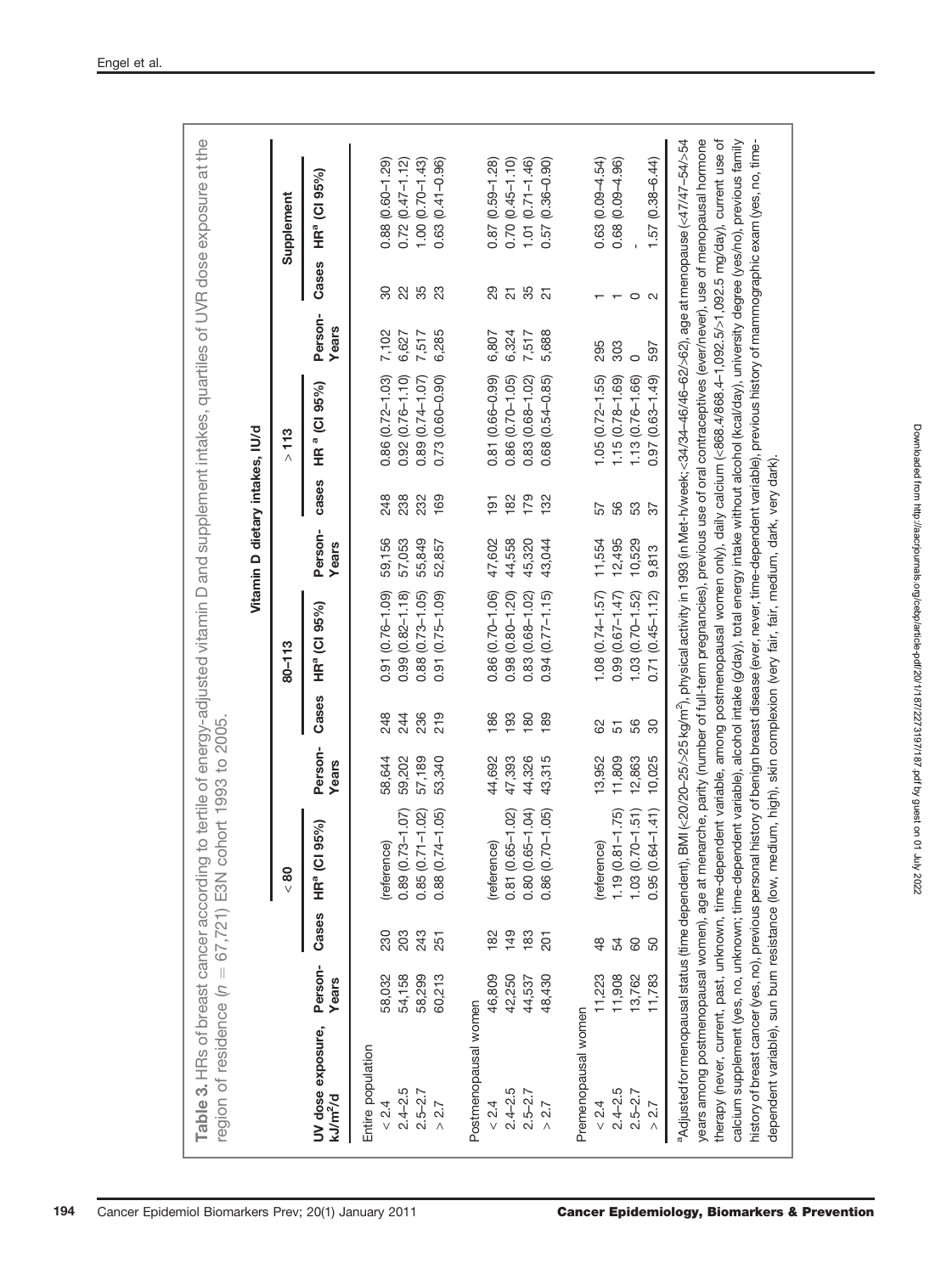0.60–0.90; and  $HR = 0.63$ , 95% CI: 0.41–0.96, respectively). The association was restricted to postmenopausal women (corresponding HRs =  $0.68$ ,  $95\%$  CI:  $0.54-0.85$  and  $0.57$ , 95% CI: 0.36–0.90, respectively).

Based on UVRd quartile distribution (Fig. 1), analyses excluding participants who lived in regions in a different UVR exposure quartile than in 1990 (2%) or who moved before the end of follow-up (3%) provided similar results (data not tabulated). Analyses restricted to women who were born in regions in the same UVRd quartile than their residence at baseline (57%) showed similar BC risk figures, although results were no longer statistically significant (e.g., in postmenopausal women born and living in regions in the upper quartile of UVRd, HRs were 0.75, 95% CI: 0.56–1.01 for dietary vitamin D and 0.76, 95% CI: 0.44–1.32 for supplement intake as compared with those with the lowest intakes born in regions with low sun exposure). Finally, previous analyses stratified on women whose BC diagnosis was close to dietary exposure assessment (<6.3 years corresponding to median duration of follow-up until BC diagnosis) or far from it (>6.3 years) provided consistent BC risk reduction, and no differences were found between point estimates of these 2 groups (data not shown).

#### **Discussion**

In this French prospective cohort, with low dietary vitamin D, dietary and supplement vitamin D intakes alone were not associated with the risk of pre- or postmenopausal BC, while high dietary and supplemental vitamin D intakes are associated with a reduced BC risk in women living in areas with higher UV exposure. Although, our results do not support a linear dose– response relationship of both UVR dose and dietary vitamin D on BC risk, our findings suggest that a threshold of vitamin D exposure is required to prevent BC; this minimal amount is likely to vary with individual ability to metabolize or synthesize vitamin D from both sources.

As previously described (3–6, 9), evidence from observational studies on the relationship between vitamin D intake and BC risk is inconsistent. Some observational studies did not describe a decreased risk of BC with increasing vitamin D intakes (20, 32, 33), whereas others support such a relationship (19, 21, 23, 34–37), in either postmenopausal (24, 37), or premenopausal women (22, 34).

Only few observational studies (20–22, 34, 35, 38) examined the joint effect of dietary calcium and vitamin D intakes with discrepant conclusions; consistently to previous findings, we found no significant interaction between calcium and vitamin D intakes (21, 22, 34, 35) and analyses stratified on these 2 nutrients demonstrated that they did not confound each other. Our inconclusive results may be due to low intakes of both nutrients in France as compared to the United States. In the United States, fortification of foods, especially dairy products and margarines, with vitamin D and calcium has been

common practice for a long time (13, 14), while it is still restricted to very few products in France. Indeed a recent meta-analysis (6) concluded to a significant decrease in BC risk only in women with vitamin D intakes over 10  $\mu$ g/day (400 IU), a threshold that is difficult to reach in Western European countries without supplementation. Vitamin D dietary intakes from foods only were indeed particularly low in our population in comparison to North American populations [median intakes of vitamin D from diet only were 145 IU in women from the Women's Health Initiative trial (39) and 245 IU in the Women's Health Study (21), while only 96 IU in our population]. These low intakes may explain in part the absence of association in our study between overall vitamin D intake from diet and BC risk. Thus, as suggested by our results, diet alone seems unable to provide an adequate amount of vitamin D.

Regarding vitamin D from UV exposure, previous ecological studies (15, 40–42) described a significant inverse association between increased UVRd exposure and BC risk. It is noteworthy that we observed some inverse association between BC risk and a combination of high vitamin D dietary intakes and high UV solar irradiation, despite the fact that our population resides north of 41° latitude (Corsica); indeed, in most parts of France, sun exposure is sufficient for vitamin D production no more than 4 months a year (12), and over half of the year, most of the skin is covered up. High doses (>400 UI/day) of vitamin D supplements have been associated with BC risk reduction (35) but other observational or intervention studies (20) failed to show any association with lower doses of vitamin D supplements. Thus, in situations of low sun exposure, vitamin D dietary intakes may not provide sufficient amounts of vitamin D to observe any association with BC. In our population, the proportion of supplement users was small, and vitamin D intake from dietary sources was too low to compensate for the seasonal variations of vitamin D status at northerly latitudes where quality of sunlight is often too poor for adequate vitamin D production (43). However, we cannot exclude some other mechanism than vitamin D synthesis to account for the observed association between higher UVRd exposure and decreased BC risk.

Results from the first NHANES Epidemiologic study also suggested a stronger BC risk associated with vitamin D dietary intake in women living in areas with high solar radiation (19). In the opposite, others (20) found that the decrease in postmenopausal BC with high dietary vitamin D intake was confined to women living in American States with low UV index (P for interaction between dietary vitamin D and UV index  $=$  0.05). Although apparently discrepant, these results suggest that both dietary and UV-produced vitamin D are of importance to ensure doses sufficient for controlling health hazards, the interaction between dietary and UV production depending on the level of each of these components, that is, level of dietary and supplement intake, and level of UVRd.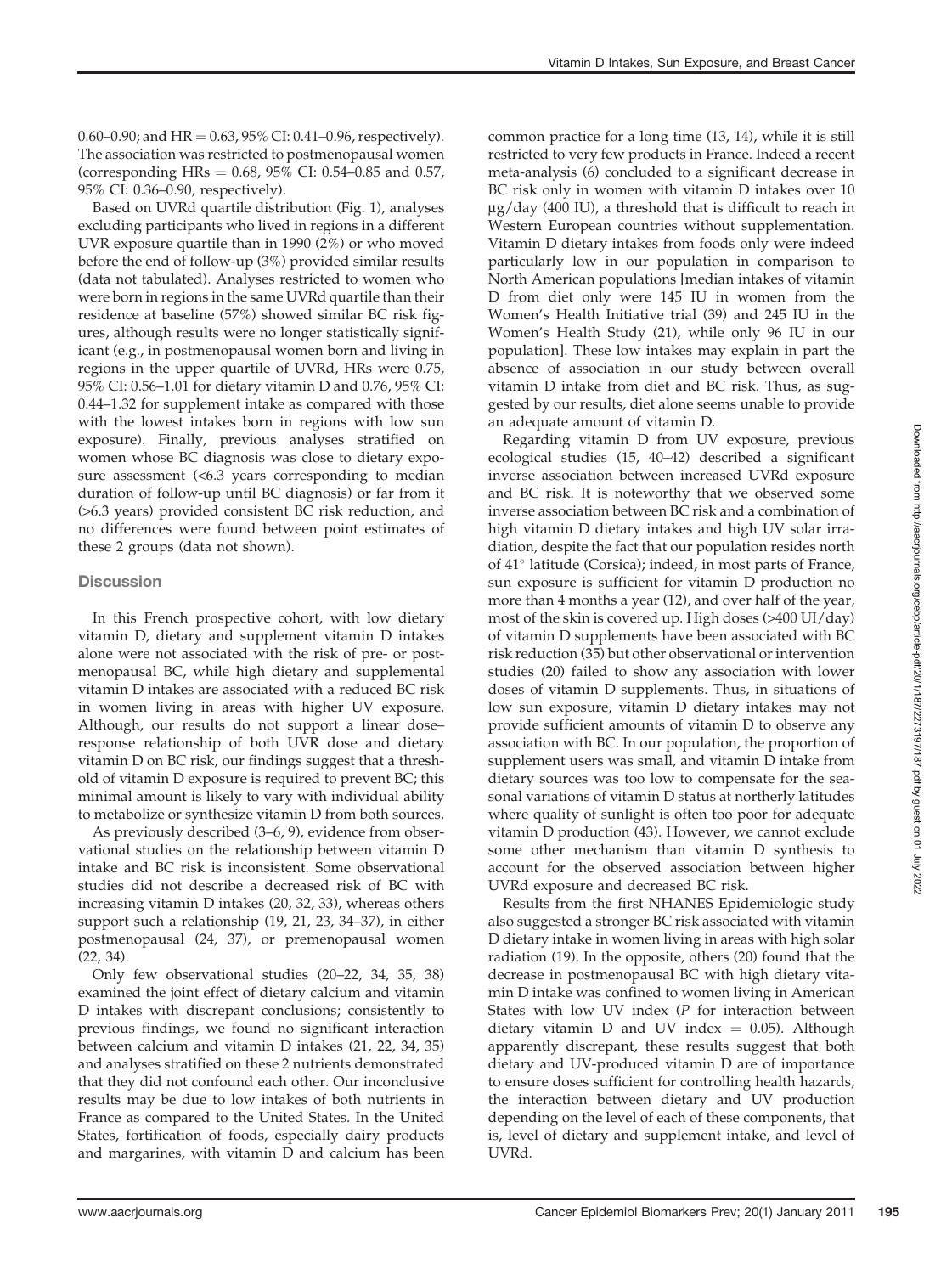In France, both the Suvimax study (44) in over 1,500 women and a case–control study nested among 1,908 women of the E3N cohort (8) showed a south–north gradient of mean serum 25(OH)D concentrations with the highest levels in Southern regions and the lowest ones in Northern regions. Studies that examine 25(OH)D serum concentration (45) in relation to BC risk are of particular importance because 25(OH)D is a far more reliable indicator of the vitamin D status, less prone to misclassification bias, than dietary vitamin D intake. Our previous results found a decreased risk of BC with 25 (OH)D concentrations above 27 ng/mL as compared with the lowest tertile, under 20 ng/mL (8). 25(OH) vitamin D3 serum concentration has been described to be mainly determined by sunlight exposure (12), whereas in our sample we observed no significant correlation between 25 (OH)D and dietary or supplement vitamin D intake (8). Thus the most likely explanation for our present results of an inverse association between residential UVRd and BC risk is through vitamin D photosynthesis and consequently circulating 25(OH)D concentration, making more of this substrate available to the epithelial tissues of the terminal ductal lobular unit of the breast (9); when a sufficient vitamin D level is secured through UV exposure, variations in dietary intake may become of importance; in the opposite, when the underlying level of vitamin D photosynthesis is low, variations in dietary intake are insufficient to make any difference in disease risk.

The above-discussed associations in our study were confined to postmenopausal women. The likelihood of vitamin D deficiency increases with age, as intestinal absorption of vitamin D decreases (46), renal production of  $1,25(OH)_2D$ , the metabolically active form of vitamin D, may be impaired, and production of vitamin D by the skin declines, with the 7-dehydrocholesterase content of the skin being halved after 70 years of age (47). Moreover, after menopause, estrogen deficiency seems to reduce activation of vitamin D and the expression of the vitamin D receptor (48) resulting in increased risk of vitamin D deficiency in older and postmenopausal women (48, 49). However, since previous results from our nested case– control study were stronger in younger than in older women (8), our present results may be due to reduced power in premenopausal women. Alternatively we can hypothesize that vitamin D variation is more strongly related to UV exposure in the place of residence in older women, while place and duration of holidays, as well as other factors (duration of outdoors sports), which we could not consider in our study may be stronger determinants of the vitamin D level in younger women.

#### Strengths and limits

The prospective design of this study and the small number of women lost to follow-up limits the possibility of recall bias and selection bias as explanations for our results. Although residual confounding may be present, the minimal variation in our point estimates before and

after adjustment for several recognized risk factors for BC reduces this possibility. In addition, we validated the dietary assessment tool, which proved reliable (26).

Previous data demonstrated that sunlight exposure measured by geographic proxies such as region of residence is reflective of the vitamin D status (18, 19, 42). Solar irradiance at the place of residence was assessed by satellite UVR dose calculation, and was thus unbiased, whereas self-declared data on sunbathing habits and outdoor sun exposure provided by sunlight exposure questionnaires may provide imprecise estimates of vitamin D status (50).

Furthermore, although results were of the same magnitude when analyses were stratified on latitude of residence, disparities between UV doses across French regions at same latitudes have been previously observed (28). Thus, use of UV doses may have reduced possible exposure misclassification. In addition, we adjusted for skin complexion, recreational physical activity, usual sunburn resistance, which are additional important predictors of the vitamin D status (14, 51, 52).

At last, our population was mainly composed of sedentary women living at latitudes above 43° where there is a minimal production of vitamin D in the skin during the winter; few women moved regions after inclusion in the study, and sensitivity analyses excluding women who moved between regions before and during the follow-up led to similar results. Thus, we can hypothesize that mean summer and spring UVR dose provided a good indicator of sunlight exposure.

Nevertheless, this study has some limitations. First, we only used a single dietary assessment and thus we could not estimate long-term effects of vitamin D dietary intake in early life as suggested by some studies (22, 23, 32) despite heterogeneous results. Some participants may also have changed their diets through follow-up resulting in some misclassification of exposure, which, though nondifferential, would have weakened the observed associations. In addition, analyses conducted on participants born in regions from same quartile of UVRd than at baseline failed to provide clear evidence of an early benefit of sun exposure on BC risk reduction. However, we can hypothesize that these findings may be due in some parts, to a lack of power and also unavailable estimation of UVRd in early life.

Second, we had no reliable information on doses of vitamin D supplements. However, taking account of vitamin D supplement intake did not affect the observed associations between dietary vitamin D and BC risk, since we considered supplementation as a fourth separate category, which was prospectively updated. This may have limited a potential misclassification bias. Moreover, updating the information on supplement use at each questionnaire could have put more emphasis on shortterm effects of high vitamin D doses (53) than a single measurement at baseline.

Third, although adjustment was made for a number of risk factors for BC in the multivariate analyses, we cannot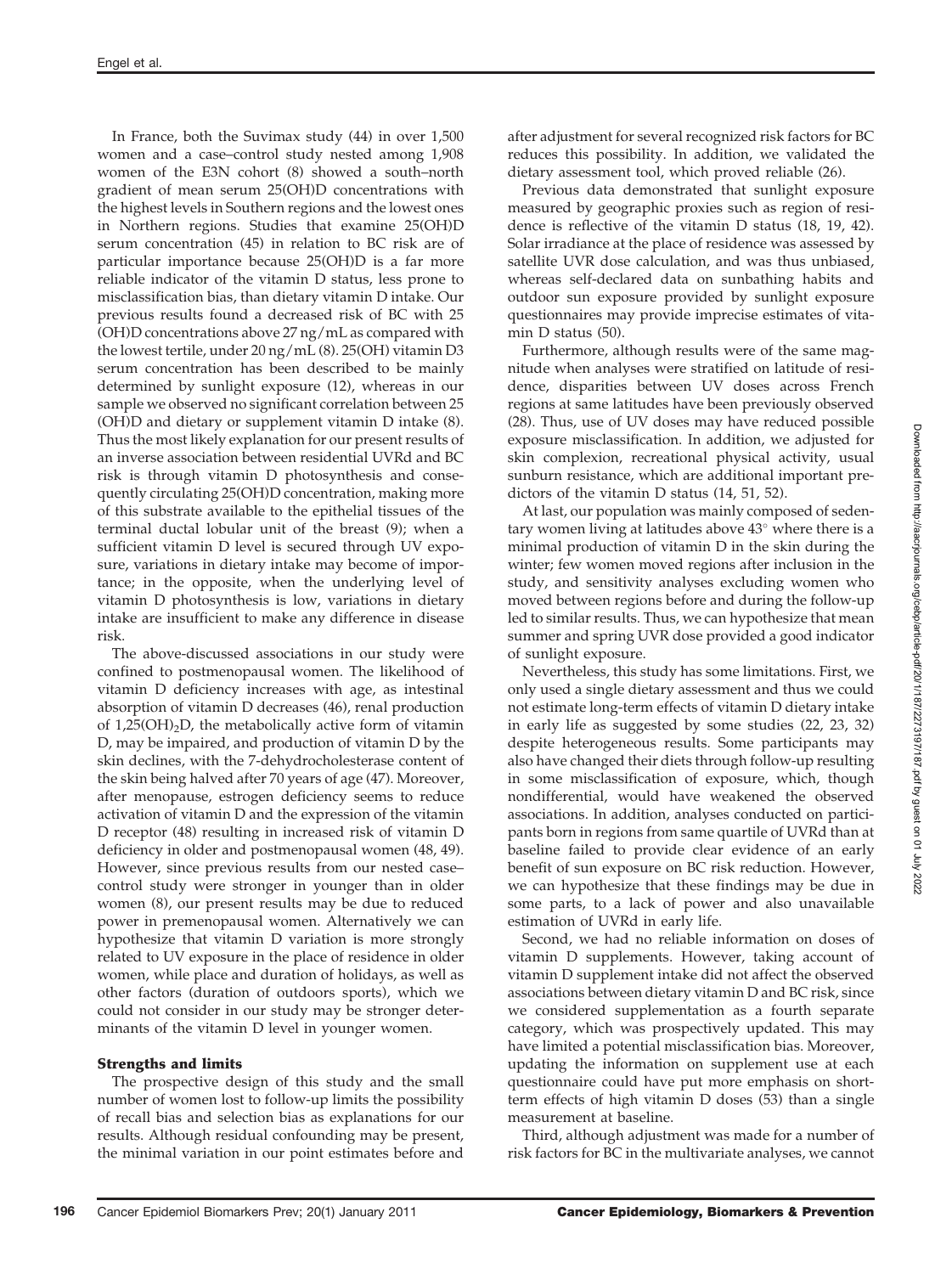exclude the possibility that within the main dietary sources of vitamin D and calcium, other nutrients could counteract potential benefits of vitamin D and calcium on BC risk (54). However, models using tertiles of the main food contributors of dietary vitamin D in the population one at a time did not demonstrate any association of these foods with BC risk.

Last, we used UVR dose that only corresponds to a proxy of UVB estimation. Nevertheless, UVR doses were estimated during summer months according to previous work (30) to attenuate the difference between UVB and effective UVR to synthesize vitamin D. Indeed, it has been shown that exposure of the body, in a bathing suit, to 1 minimal erythemal dose (MED; i.e., slight redness of the skin) is equivalent to taking between 10,000 and 25,000 IU of vitamin D orally (12).

### **Conclusion**

In conclusion, based on this large population-based study of French women living above latitude 41°, our findings support a protective effect of sun exposure on the risk of BC and suggest that benefits of vitamin D dietary intakes on BC risk are modulated by UV exposure.

Considering that, in France, mean vitamin D dietary intake is low, and 25(OH)D serum concentrations are mostly below the 30 ng/mL recommended threshold (8), our results suggest that an increase in overall vitamin D intake should be encouraged by food and health agencies, possibly through fortification of foods.

Further investigations are warranted to improve assessment of UVR exposure and its correlation with the vitamin D status. Prospective studies should further investigate the associations between BC risk, vitamin D

#### **References**

- 1. Colston KW, Hansen CM. Mechanisms implicated in the growth regulatory effects of vitamin D in breast cancer. Endocr Relat Cancer 2002;9:45–59.
- 2. Welsh JE. Vitamin D and breast cancer: insights from animal models. Am J Clin Nutr 2004;80:1721S.
- 3. Bertone-Johnson ER. Vitamin D and breast cancer. Ann Epidemiol 2009;19:462–7.
- 4. Chen P, Hu P, Xie D, et al. Meta-analysis of vitamin D, calcium and the prevention of breast cancer. Breast Cancer Res Treat 2010;121:469– 77.
- 5. Cui Y, Rohan TE. Vitamin D, calcium, and breast cancer risk: a review. Cancer Epidemiol Biomarkers Prev 2006;15:1427–37.
- 6. Gissel T, Rejnmark L, Mosekilde L, Vestergaard P. Intake of vitamin D and risk of breast cancer—a meta-analysis. J Steroid Biochem Mol Biol 2008;111:195–9.
- 7. Almquist M, Bondeson AG, Bondeson L, Malm J, Manjer J. Serum levels of vitamin D, PTH and calcium and breast cancer risk-a prospective nested case-control study. Int J Cancer 2010;127:2159–68.
- 8. Engel P, Fagherazzi G, Boutten A, et al. Serum 25(OH) vitamin D and risk of breast cancer: a nested case-control study from the French E3N cohort. Cancer Epidemiol Biomarkers Prev 2010;19:2341–50.
- Garland CF, Gorham ED, Mohr SB, et al. Vitamin D and prevention of breast cancer: pooled analysis. J Steroid Biochem Mol Biol 2007;103:708–11.

status, and sunlight exposure, while also considering the risk of cutaneous melanoma, examining different UVR exposure, and vitamin D intake thresholds.

## Disclosure of Potential Conflicts of Interest

No potential conflicts of interest were disclosed.

#### Ethical approval

This study was approved by the ethics review board of the Inserm-U1018 research team.

#### Acknowledgments

We are indebted to all participants for providing data. We are grateful to R. Chait, M. Fangon, M. Niravong, and L. Hoang for managing the data. We thank Dr. Jean Verdebout who kindly provided data on mean daily UVRd in French metropolitan departments. The authors are also indebted to all participants for providing data and to practitioners for providing pathology reports.

#### Grant Support

P. Engel is grateful to the Fondation de France and G. Fagherazzi to the French Ministry of Research for their financial support. The E3N study is being carried out with financial support from the French League Against Cancer, the European Community, the Mutuelle Generale de l'Education Nationale, the Institut Gustave Roussy, the Institut National de la Sante et de la Recherche Medicale, Ligue contre le cancer, Institut Gustave Roussy, and several French local governments. The present study received grant support from the French National Cancer Institute (INCA), the French National Research Agency (ANR), and the French Research Cancer Association (ARC).

The costs of publication of this article were defrayed in part by the payment of page charges. This article must therefore be hereby marked advertisement in accordance with 18 U.S.C. Section 1734 solely to indicate this fact.

Received October 1, 2010; revised November 10, 2010; accepted November 18, 2010; published OnlineFirst December 2, 2010.

- 10. Yin L, Grandi N, Raum E, et al. Meta-analysis: serum vitamin D and breast cancer risk. Eur J Cancer 2010;46:2196–205.
- 11. Rejnmark L, Tietze A, Vestergaard P, et al. Reduced prediagnostic 25-hydroxyvitamin D levels in women with breast cancer: a nested case-control study. Cancer Epidemiol Biomarkers Prev 2009;18:2655–60.
- 12. Holick MF, Vitamin D: A millenium perspective. J Cell Biochem 2003;88:296–307.
- 13. Calvo MS, Whiting SJ, Barton CN. Vitamin D fortification in the United States and Canada: current status and data needs. Am J Clin Nutr 2004;80Suppl:1710S–6S.
- 14. McKenna MJ. Differences in vitamin D status between countries in young adults and the elderly. Am J Med 1992;93:69–77.
- 15. Grant WB. An ecologic study of dietary and solar ultraviolet-B links to breast carcinoma mortality rates. Cancer 2002;94:272–81.
- 16. Porojnicu AC, Lagunova Z, Robsahm TE, et al. Changes in risk of death from breast cancer with season and latitude: sun exposure and breast cancer survival in Norway. Breast Cancer Res Treat 2007;102:323–8.
- 17. Grant WB, Mohr SB. Ecological studies of ultraviolet B, vitamin D and cancer since 2000. Ann Epidemiol 2009;19:446–54.
- 18. Edvardsen K, Veierod MB, Brustad M, et al. Vitamin D-effective solar UV radiation, dietary vitamin D and breast cancer risk. Int J Cancer Epub 2010 May 13.